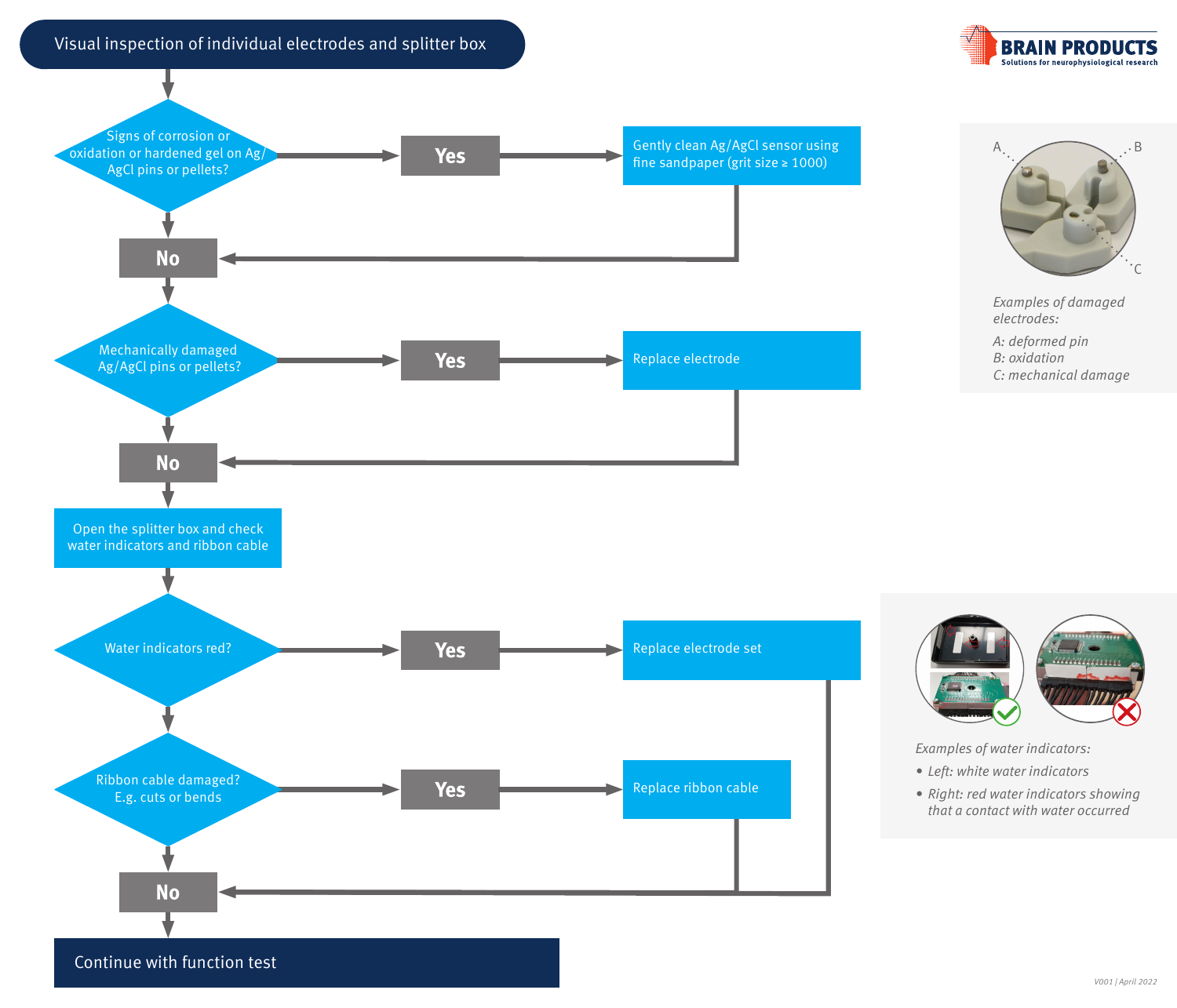### **Check electrode LEDs and impedance values**

- Make sure that the impedance thresholds of the actiCAP active electrode system is set to the default settings.
- Place electrodes (incl. GND and REF) in saline solution, using only one bundle at a time. Start impedance mode in actiCAP ControlBox.
-